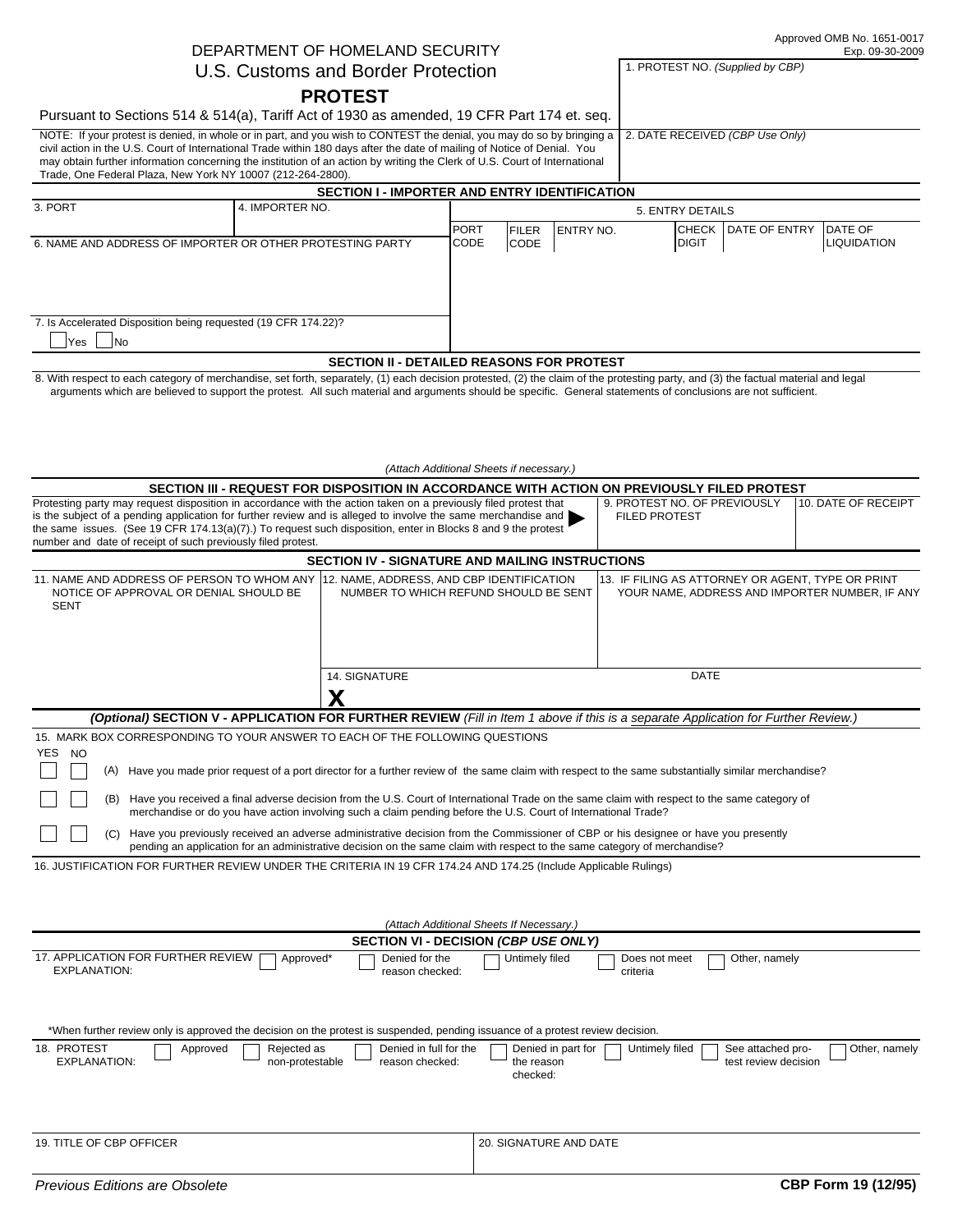Paperwork Reduction Act Notice: The Paperwork Reduction Act says we must tell you why we aare collecting this information, how we will use it, and whether you have to give it to us. We ask for this information to carry out the Customs laws and regulations of the United States. The CBP requires the information in this form to ensure compliance with Customs laws, to identify documents and statements in order to allow or deny the protest, and to advise protestant. Your response is required to obtain a benefit. The estimated average burden associated with this collection of information is 1 hour and 3 minutes per respondent or recordkeeper depending on individual circumstances. Comments concerning the accuracy of this burden estimate and suggestions for reducing this burden should be directed to U.S. Customs and Border Protection, Information Services Branch, Washington, DC 20229 and to the Office of Management and Budget, Paperwork Reduction Project (1651-0017) Washington, DC 20503.

# **INSTRUCTIONS**

# PLEASE REFER TO: Part 174, Customs Regulations

### Definitions\*

"Liquidation" means the final computation or ascertainment of the duties or drawback accruing on an entry.

"Protest" means the seeking of review of a decision of an appropriate CBP officer. Such a review may be conducted by CBP officers who participated directly in the underlying decision.

"Further Review" means a request for review of the protest to be performed by a CBP officer who did not participate directly in the protested decision, or by the Commissioner, or his designee as provided in the CBP Regulations. This request will only be acted upon in the event that the protest would have been denied at the initial level of review. If you are filing for further review, you must answer each question in Item 15 on CBP Form 19 and provide justification for further review in Item 16.

#### What matters may be protested?

- 1. The appraised value of merchandise;
- 2. The classification and rate and amount of duties chargeable;
- 3. All charges within the jurisdiction of the U.S. Department of Homeland Security;
- 4. Exclusion of merchandise from entry or delivery, or demand for redelivery;
- 5. The liquidation or reliquidation of an entry;
- 6. The refusal to pay a claim for drawback; and

#### Who may file a protest or application for further review?

- 1. The importer or consignee shown on the entry papers, or their sureties;
- 2. Any person paying any charge or exaction;
- 3. Any person seeking entry or delivery, or upon whom a demand for redelivery has been made;
- 4. Any person filing a claim for drawback; or
- 5. Any authorized agent of any of the persons described above.

#### Where to file protest:

With the port director whose decision is protested (at the port where entry was made).

#### When to file a protest:

Within 180 days after either: 1) the date of notice of liquidation or reliquidation; or 2) the date of the decision, involving neither a liquidation nor reliquidation, as to which the protest is made (e.g., the date of an exaction, the date of written notice excluding merchandise from entry or delivery or demand for redelivery); or 3) a surety may file within 180 days after the date of mailing of notice of demand for payment against its bond.

#### Contents of protest:

- 1. Name and address of the protestant;
- 2. The importer number of the protestant;
- 3. The number and date(s) of the entry(s);
- 4. The date of liquidation of the entry (or the date of a decision);
- 5. A specific description of the merchandise;
- 6. The nature of and justification for the objection set forth distinctly and specifically with respect to each category, claim, decision, or refusal;
- 7. The date of receipt and protest number of any protest previously filed that is the subject of a pending application for further review; and
- 8. If another party has not filed a timely protest, the surety's protest shall certify that the protest is not being filed collusively to extend another authorized person's time to protest.
- 9. Whether accelerated disposition is being requested.

NOTE: Under Item 5, Entry Details, "Check Digit" information is optional; however, CBP would appreciate receiving the information if you can provide it. All attachments to a protest (other than samples or similar exhibits) must be filed in triplicate.